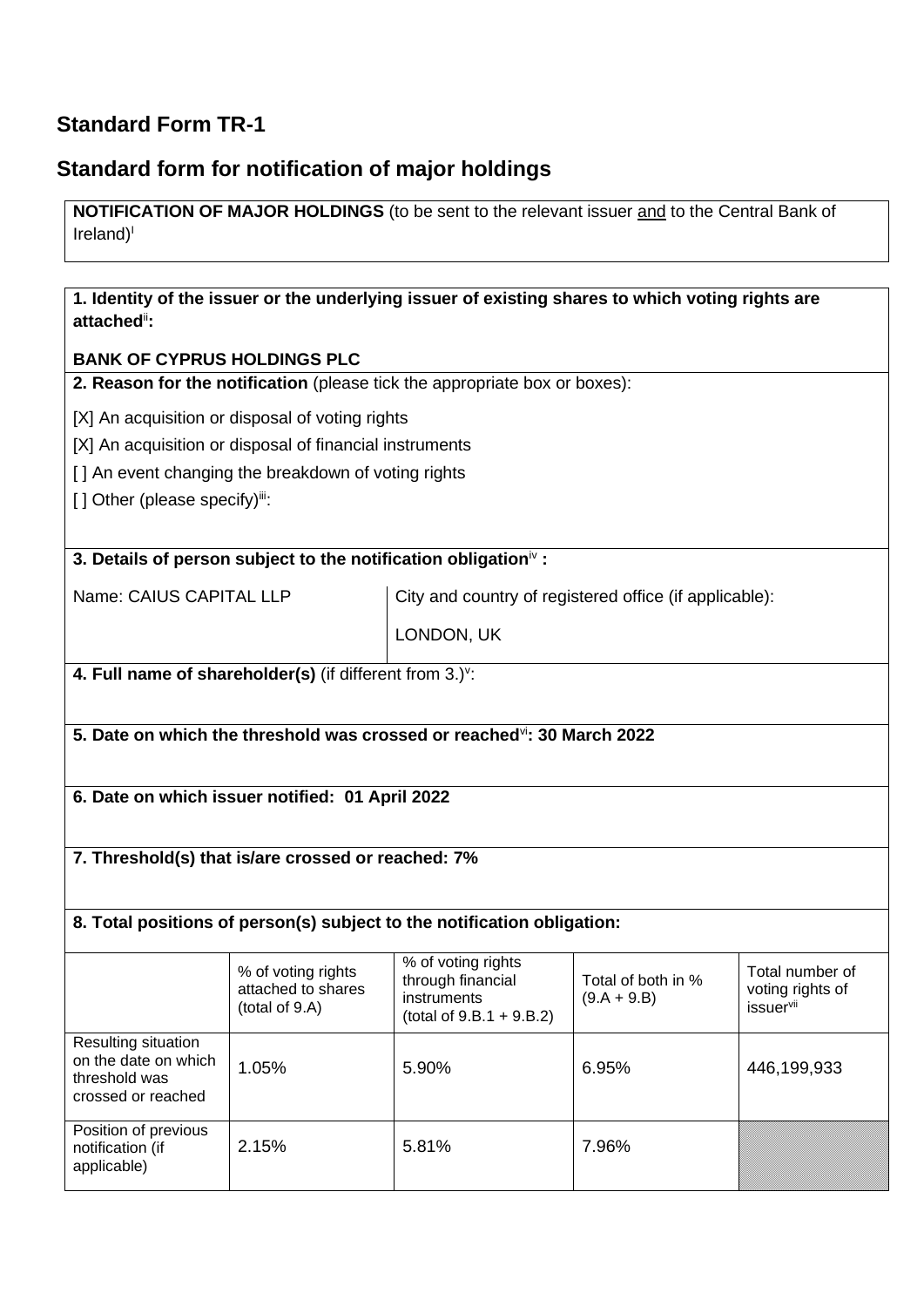## **9. Notified details of the resulting situation on the date on which the threshold was crossed or reached**viii**:**

| .                                                     |                           |                 |                    |                 |  |
|-------------------------------------------------------|---------------------------|-----------------|--------------------|-----------------|--|
| A: Voting rights attached to shares                   |                           |                 |                    |                 |  |
| Class/type of<br>shares<br>ISIN code (if<br>possible) | Number of voting rightsix |                 | % of voting rights |                 |  |
|                                                       | <b>Direct</b>             | <b>Indirect</b> | <b>Direct</b>      | <b>Indirect</b> |  |
| IE00BD5B1Y92                                          | 4,668,918                 |                 | 1.05%              |                 |  |
|                                                       |                           |                 |                    |                 |  |
|                                                       |                           |                 |                    |                 |  |
| <b>SUBTOTAL A</b>                                     | 4,668,918                 |                 | 1.05%              |                 |  |

| <b>Type of financial</b><br>instrument | <b>Expiration</b><br>$date^x$ | B 1: Financial Instruments according to Regulation 17(1)(a) of the Regulations<br>Exercise/<br><b>Conversion Periodxi</b> | <b>Number of voting</b><br>rights that may be<br>acquired if the<br>instrument is<br>exercised/converted. | % of voting rights |
|----------------------------------------|-------------------------------|---------------------------------------------------------------------------------------------------------------------------|-----------------------------------------------------------------------------------------------------------|--------------------|
|                                        |                               |                                                                                                                           |                                                                                                           |                    |
|                                        |                               |                                                                                                                           |                                                                                                           |                    |
|                                        |                               | <b>SUBTOTAL B.1</b>                                                                                                       |                                                                                                           |                    |

| B 2: Financial Instruments with similar economic effect according to Regulation 17(1)(b) of the<br><b>Regulations</b> |                               |                                             |                                                         |                            |                    |
|-----------------------------------------------------------------------------------------------------------------------|-------------------------------|---------------------------------------------|---------------------------------------------------------|----------------------------|--------------------|
| <b>Type of financial</b><br>instrument                                                                                | <b>Expiration</b><br>$date^x$ | Exercise/<br><b>Conversion</b><br>Period xi | <b>Physical or</b><br>cash<br>settlement <sup>xii</sup> | Number of<br>voting rights | % of voting rights |
| <b>CFD</b>                                                                                                            | 28 March 2023                 | N/A                                         | cash-settlement                                         | 9,632,224                  | 2.16%              |
| <b>CFD</b>                                                                                                            | 19 April 2022                 | N/A                                         | cash-settlement                                         | 16,708,154                 | 3.74%              |
|                                                                                                                       |                               |                                             |                                                         |                            |                    |
|                                                                                                                       |                               |                                             | <b>SUBTOTAL</b><br>B.2                                  | 26,340,378                 | 5.90%              |